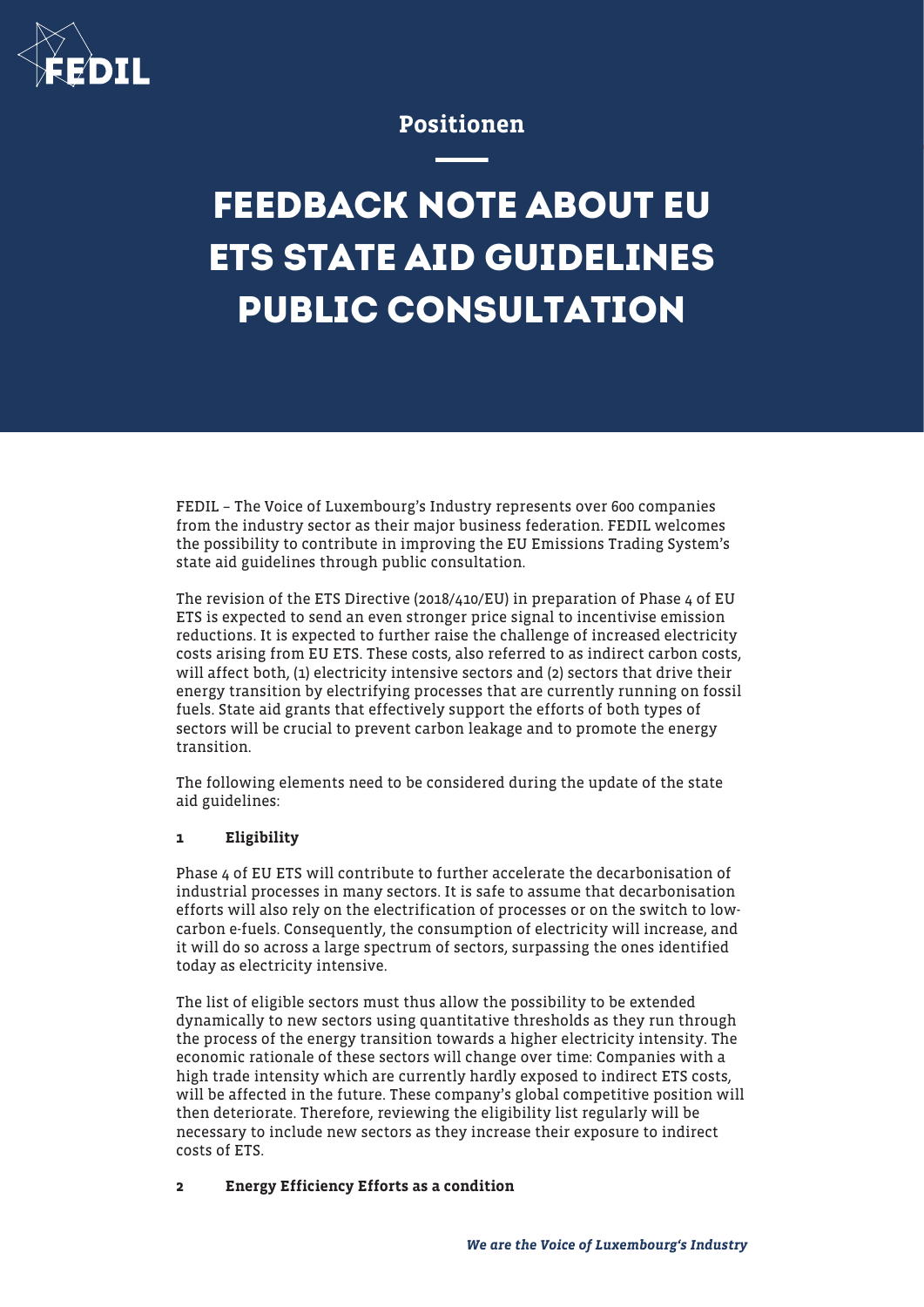For companies exposed to indirect costs of EU ETS, continuous energy efficiency optimisation efforts represent a prerequisite to maintain global competitiveness. Indirect cost compensation must be considered a protection to level-off the additional indirect costs by EU ETS certificates included in the power market prices invoiced to final customers. It will by no means prevent companies from continuing to invest in energy efficiency measures. Only once the additional indirect ETS costs are compensated, companies will start competing on equal footing with global competition. Energy efficiency must, therefore, not necessarily be a prerequisite for the eligibility of indirect cost compensation.

#### 3 Level of Compensation

In Phase 4 of EU ETS, rising CO $_{\tiny 2}$  prices will increasingly incentivise the industry to convert CO<sub>2</sub> emitting processes into using electricity. In other words, the energy transition will increase the industry's dependence on affordable electricity in the future. It is thus essential that affordable electricity represents a viable alternative source of energy to support the industry's efforts to substitute CO $_{2}$  emitting processes.

An adequate level of compensation, that can be adapted via the aid intensity, represents a powerful factor to preserve electricity as that alternative source of energy. This is especially true when considering that it is hard to predict the evolution of the CO<sub>2</sub> price <u>and</u> that electricity will represent an increasing cost factor for the industry.

It is thus important that the aid intensity preserves a level of flexibility, with (1) no predefined upper limit and (2) no regressive factor over time. Both elements would harm the European industry's global competitiveness, hamper the energy transition and prevent the possibility to effectively adapt the level of compensation in case of increasing carbon leakage risks. The factor should rather be kept stable over the period 2021-2030 at a minimum factor equal to today's 75% with the possibility to be increased if necessary.

The level of compensation is also influenced by the product specific electricity consumption efficiency benchmarks and the baseline output. The calculation methods of these two factors need to be reviewed with the aim to increase their level of accuracy in terms of reflecting business reality.

#### 4 Scope

The electricity expenses of the industry are not directly influenced by the amount of renewable energy it consumes from the energy mix acquired on the market, since the electricity price on the market is indexed to the marginal price. This price is set by the most expensive power generation source according to the merit order. Today this source is often based on fossil fuels, a situation that might not change in the foreseeable future. The scope of the level of support should thus consider all electricity consumed by the eligible installation.

#### 5 EU-intra Level Playing Field

State aid schemes must consider the wide differences between Member States' economic structures and policies and acknowledge that current decarbonisation levels of EU's industry are still widespread. To preserve, however, the integrity of the internal market, which is at the very core of the EU project, differences in the application of state aid schemes across the EU, including different upper limits per Member States, must be worked out to converge towards harmonised state aid rules across the entire EU in the long